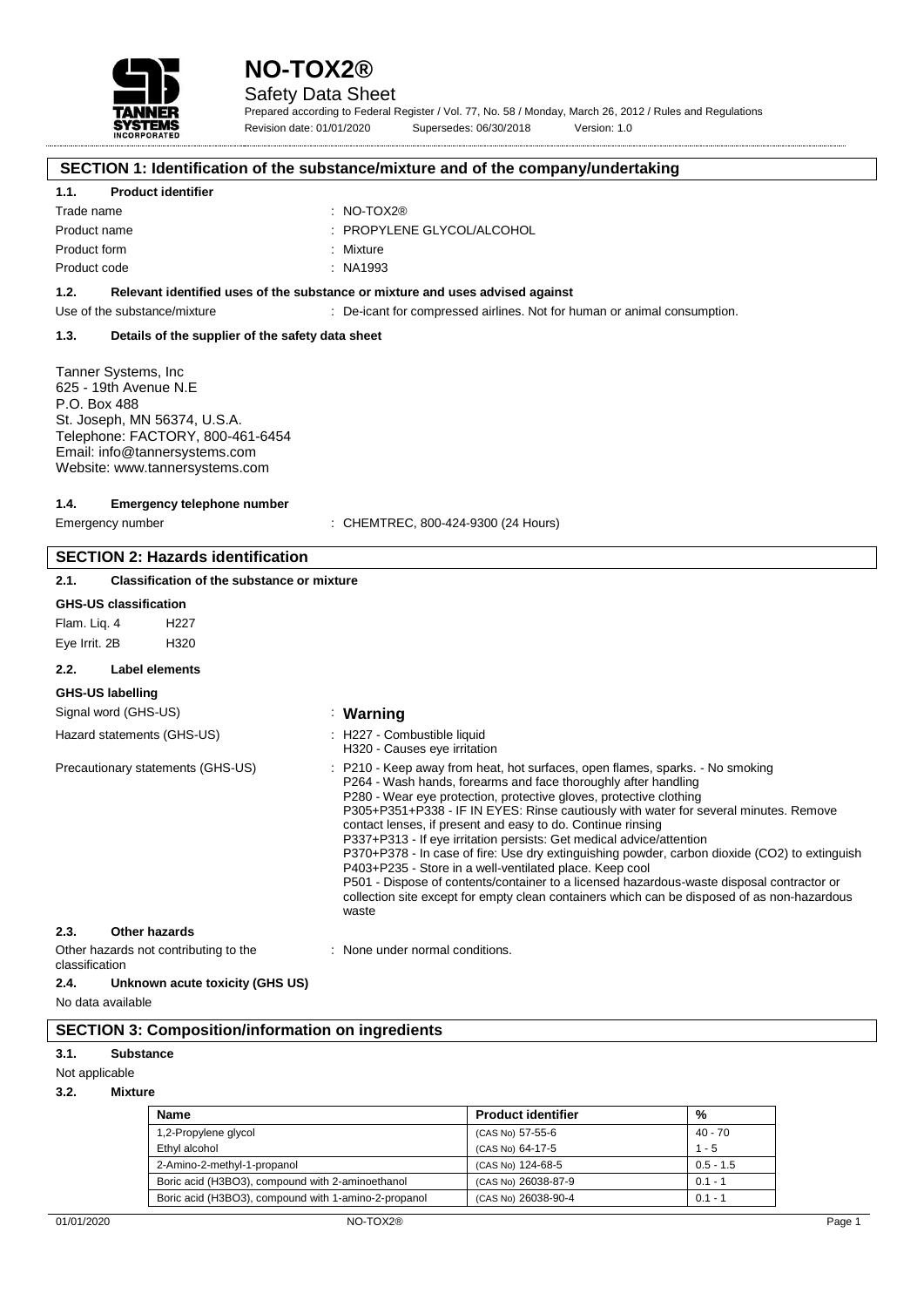# Safety Data Sheet

Prepared according to Federal Register / Vol. 77, No. 58 / Monday, March 26, 2012 / Rules and Regulations

# **SECTION 4: First aid measures 4.1. Description of first aid measures** First-aid measures general **interpretatal in the angle of the state of the state of the state of the state of the state of the state of the state of the state of the state of the state of the state of the state of the stat** advice (show the label where possible). First-aid measures after inhalation : IF INHALED: Remove to fresh air and keep at rest in a position comfortable for breathing. Get medical attention if breathing is affected. If breathing is difficult, supply oxygen. First-aid measures after skin contact : IF ON SKIN (or clothing): Remove affected clothing and thoroughly wash all exposed skin with mild soap water. If irritation develops or persists, seek medical attention. First-aid measures after eye contact : IF IN EYES: Immediately flush with plenty of water. Remove contact lenses if present and easy to do so. If pain, blinking, or irritation develops or persists, seek medical attention. Continue rinsing. First-aid measures after ingestion : IF SWALLOWED: rinse mouth thoroughly. Do not induce vomiting without advice from poison control center or medical professional. Get medical attention if you feel unwell. **4.2. Most important symptoms and effects, both acute and delayed** Symptoms/injuries : Causes eye irritation. Symptoms/injuries after inhalation : May cause respiratory irritation. Symptoms/injuries after skin contact : May cause skin irritation. Symptoms/injuries after eye contact : Causes eye irritation. Symptoms/injuries after ingestion : May cause gastrointestinal irritation. **4.3. Indication of any immediate medical attention and special treatment needed** No additional information available **SECTION 5: Firefighting measures 5.1. Extinguishing media** Suitable extinguishing media : Dry chemical. Carbon dioxide. **5.2. Special hazards arising from the substance or mixture** Fire hazard : Combustible liquid.

| File Hazalu                            | . Compusible nuulu.                                                                                                                                                   |
|----------------------------------------|-----------------------------------------------------------------------------------------------------------------------------------------------------------------------|
| <b>Explosion hazard</b>                | : Under fire conditions closed containers may rupture or explode.                                                                                                     |
| Reactivity                             | : No dangerous reactions known under normal conditions of use.                                                                                                        |
| <b>Advice for firefighters</b><br>5.3. |                                                                                                                                                                       |
| Firefighting instructions              | Use water spray or fog for cooling exposed containers. Exercise caution when fighting any<br>chemical fire. Do not dispose of fire-fighting water in the environment. |
| Protection during firefighting         | : Do not enter fire area without proper protective equipment, including respiratory protection.                                                                       |

## **SECTION 6: Accidental release measures**

| 6.1.                                                                                                                                      | Personal precautions, protective equipment and emergency procedures |                                                                                                                                                                                                                                                                               |  |
|-------------------------------------------------------------------------------------------------------------------------------------------|---------------------------------------------------------------------|-------------------------------------------------------------------------------------------------------------------------------------------------------------------------------------------------------------------------------------------------------------------------------|--|
|                                                                                                                                           | General measures                                                    | : Evacuate area. Ventilate area. Keep upwind. Stop leak. No flames, no sparks. Eliminate all<br>sources of ignition. Spill should be handled by trained clean-up crews properly equipped with<br>respiratory equipment and full chemical protective gear (see Section 8).     |  |
| 6.1.1.                                                                                                                                    | For non-emergency personnel                                         |                                                                                                                                                                                                                                                                               |  |
| Protective equipment<br>: Wear Protective equipment as described in Section 8.                                                            |                                                                     |                                                                                                                                                                                                                                                                               |  |
| Emergency procedures<br>: Evacuate unnecessary personnel.                                                                                 |                                                                     |                                                                                                                                                                                                                                                                               |  |
| 6.1.2.                                                                                                                                    | For emergency responders                                            |                                                                                                                                                                                                                                                                               |  |
|                                                                                                                                           | Protective equipment                                                | : Wear suitable protective clothing, gloves and eye or face protection. Approved supplied-air<br>respirator, in case of emergency.                                                                                                                                            |  |
| 6.2.                                                                                                                                      | <b>Environmental precautions</b>                                    |                                                                                                                                                                                                                                                                               |  |
| Prevent entry to sewers and public waters. Avoid release to the environment. Notify authorities if liquid enters sewers or public waters. |                                                                     |                                                                                                                                                                                                                                                                               |  |
| 6.3.                                                                                                                                      | Methods and material for containment and cleaning up                |                                                                                                                                                                                                                                                                               |  |
| For containment                                                                                                                           |                                                                     | : Contain any spills with dikes or absorbents to prevent migration and entry into sewers or<br>streams. Small quantities of liquid spill: take up in non-combustible absorbent material and<br>shovel into container for disposal. Prevent entry to sewers and public waters. |  |

Exclude sources of ignition and ventilate the area.

in a suitable container for disposal in accordance with the waste regulations (see Section 13).

Methods for cleaning up example of the spills with inert solids, such as clay or diatomaceous earth as soon as possible. Place

### **6.4. Reference to other sections**

### No additional information available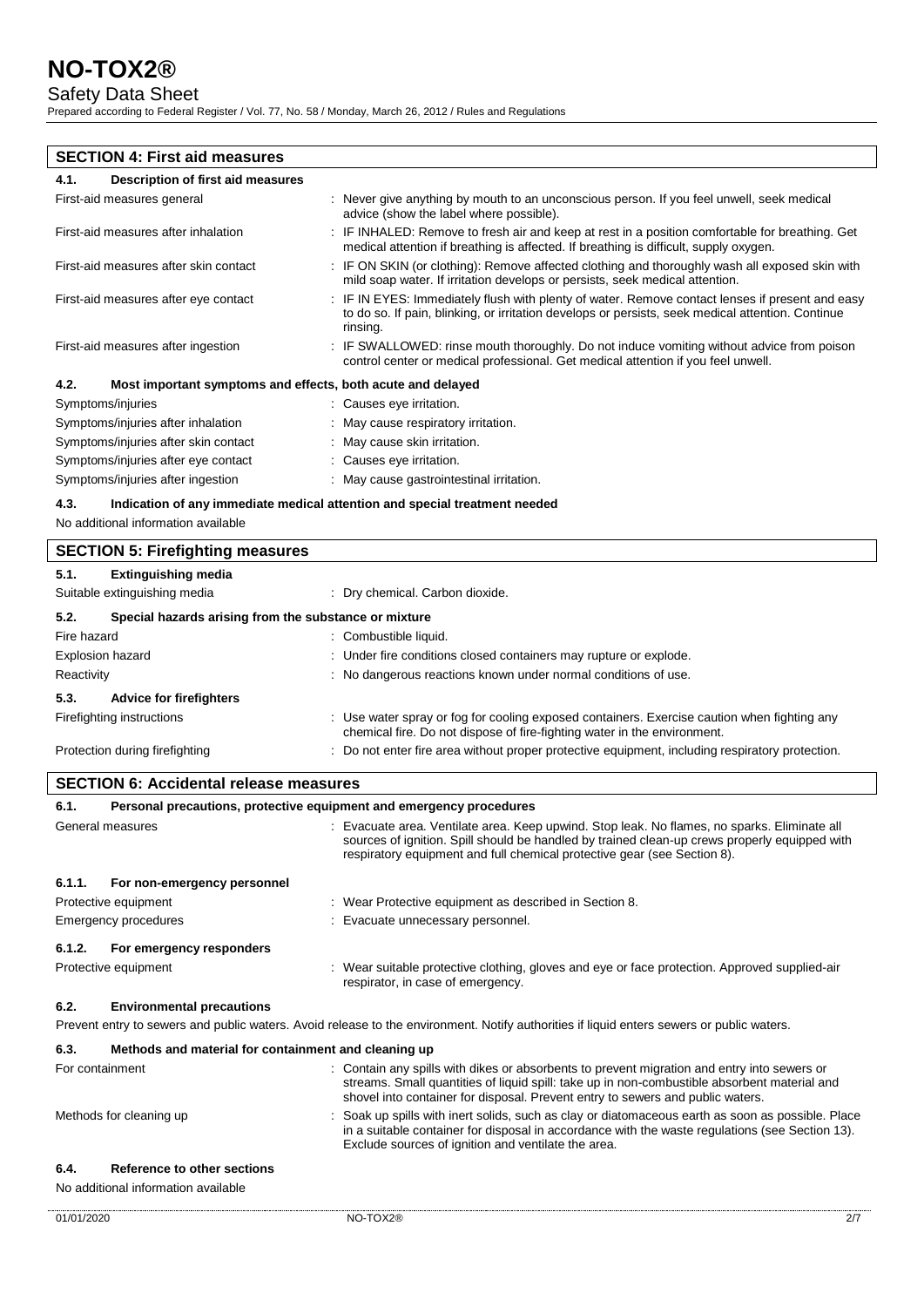## Safety Data Sheet

Prepared according to Federal Register / Vol. 77, No. 58 / Monday, March 26, 2012 / Rules and Regulations

| <b>SECTION 7: Handling and storage</b> |                                                              |                                                                                                                                                                                                                                                                                                                                                                                                                                                                                                                    |
|----------------------------------------|--------------------------------------------------------------|--------------------------------------------------------------------------------------------------------------------------------------------------------------------------------------------------------------------------------------------------------------------------------------------------------------------------------------------------------------------------------------------------------------------------------------------------------------------------------------------------------------------|
| 7.1.                                   | Precautions for safe handling                                |                                                                                                                                                                                                                                                                                                                                                                                                                                                                                                                    |
| Precautions for safe handling          |                                                              | : Wash hands and other exposed areas with mild soap and water before eating, drinking or<br>smoking and when leaving work. Avoid contact with skin, eyes and clothing. Keep away from<br>heat, hot surfaces, sparks, open flames and other ignition sources. No smoking. Do not breathe<br>vapours. Use only in well-ventilated areas. Ensure proper electrical grounding procedures are<br>in place. When opening drum give bung no more than one (1) turn and stop. Allow pressure to<br>vent before proceeding. |
| 7.2.                                   | Conditions for safe storage, including any incompatibilities |                                                                                                                                                                                                                                                                                                                                                                                                                                                                                                                    |
|                                        | Storage conditions                                           | : Keep container closed when not in use. Store in a dry, cool and well-ventilated place. Keep<br>away from ignition sources. Use only D.O.T. approved containers.                                                                                                                                                                                                                                                                                                                                                  |

#### **7.3. Specific end use(s)**

#### No additional information available

## **SECTION 8: Exposure controls/personal protection**

#### **8.1. Control parameters**

| 1,2-Propylene glycol (57-55-6)                                    |                        |  |
|-------------------------------------------------------------------|------------------------|--|
| Remark (ACGIH)                                                    | OELs not established   |  |
| Remark (OSHA)                                                     | OELs not established   |  |
| Ethyl alcohol (64-17-5)                                           |                        |  |
| ACGIH STEL (ppm)                                                  | $1000$ ppm             |  |
| OSHA PEL (TWA) (mg/m <sup>3</sup> )                               | 1900 mg/m <sup>3</sup> |  |
| OSHA PEL (TWA) (ppm)                                              | 1000 ppm               |  |
| 2-Amino-2-methyl-1-propanol (124-68-5)                            |                        |  |
| Remark (ACGIH)                                                    | OELs not established   |  |
| Remark (OSHA)                                                     | OELs not established   |  |
| Boric acid (H3BO3), compound with 2-aminoethanol (26038-87-9)     |                        |  |
| Remark (ACGIH)                                                    | OELs not established   |  |
| Remark (OSHA)                                                     | OELs not established   |  |
| Boric acid (H3BO3), compound with 1-amino-2-propanol (26038-90-4) |                        |  |
| Remark (ACGIH)                                                    | OELs not established   |  |
| Remark (OSHA)                                                     | OELs not established   |  |

#### **8.2. Exposure controls**

- Appropriate engineering controls : Provide ventilation designed for combustible atmospheres. Provide adequate general and local exhaust ventilation. Use process enclosures, local exhaust ventilation, or other engineering controls to control airborne levels below recommended exposure limits. Use explosion-proof equipment with flammable materials. Ensure adequate ventilation, especially in confined areas.
- Personal protective equipment : Gloves. Protective goggles



- Hand protection **interval of the USE gloves chemically resistant to this material when prolonged or repeated contact could** occur. Gloves should be classified under Standard EN 374 or ASTM F1296. Suggested glove materials are: Neoprene, Nitrile/butadiene rubber, Polyethylene, Ethyl vinyl alcohol laminate, PVC or vinyl. Suitable gloves for this specific application can be recommended by the glove supplier.
- Eye protection states of the state of the wear eye protection, including chemical splash goggles and a face shield when possibility exists for eye contact due to spraying liquid or airborne particles.
- Skin and body protection : Wear long sleeves, and chemically impervious PPE/coveralls to minimize bodily exposure.
- Respiratory protection : Use NIOSH-approved dust/particulate respirator. Where vapor, mist, or dust exceed PELs or other applicable OELs, use NIOSH-approved respiratory protective equipment.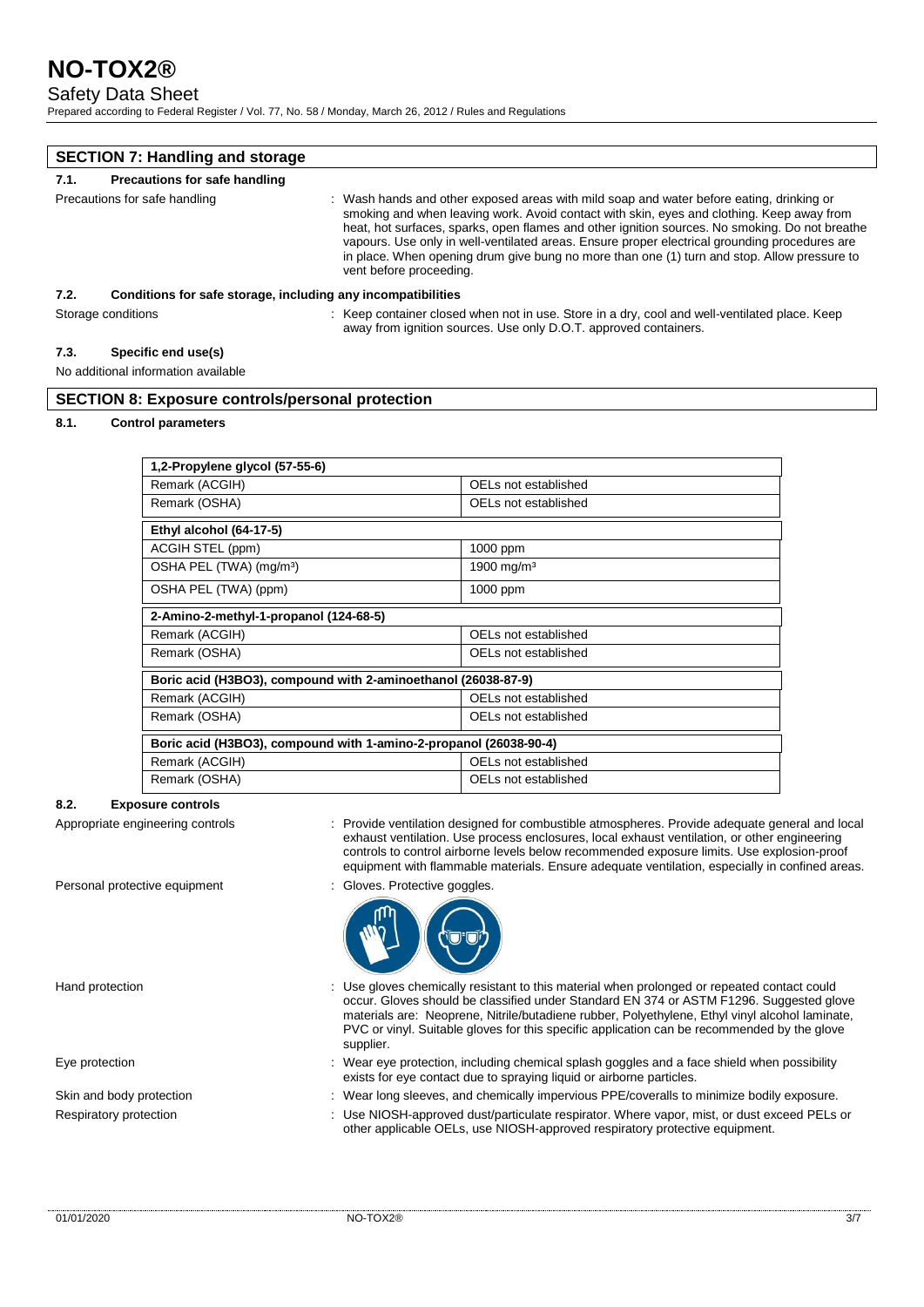## Safety Data Sheet

Prepared according to Federal Register / Vol. 77, No. 58 / Monday, March 26, 2012 / Rules and Regulations

| <b>SECTION 9: Physical and chemical properties</b>            |                                 |  |  |
|---------------------------------------------------------------|---------------------------------|--|--|
| Information on basic physical and chemical properties<br>9.1. |                                 |  |  |
| Physical state                                                | $:$ Liquid                      |  |  |
| Color                                                         | Pink.                           |  |  |
| Odor                                                          | Slight alcohol.                 |  |  |
| <b>Odor Threshold</b>                                         | No data available               |  |  |
| pH                                                            | : No data available             |  |  |
| Relative evaporation rate (butylacetate=1)                    | : No data available             |  |  |
| Melting point                                                 | : No data available             |  |  |
| Freezing point                                                | : No data available             |  |  |
| Boiling point                                                 | : 75 °C (167°F)                 |  |  |
| Flash point                                                   | : 64.9 °C (150°F) [Method: TCC] |  |  |
| Auto-ignition temperature                                     | : No data available             |  |  |
| Decomposition temperature                                     | : No data available             |  |  |
| Flammability (solid, gas)                                     | : No data available             |  |  |
| Vapour pressure                                               | : No data available             |  |  |
| Relative vapour density at 20 °C                              | : No data available             |  |  |
| Relative density @ 20°C (69°F)                                | : 1.02                          |  |  |
| Density                                                       | : No data available             |  |  |
| Solubility in water                                           | $: 100 \%$                      |  |  |
| Log Pow                                                       | : No data available             |  |  |
| Log Kow                                                       | : No data available             |  |  |
| Viscosity, kinematic                                          | No data available               |  |  |
| Viscosity, dynamic                                            | : No data available             |  |  |

**9.2. Other information**

No additional information available

# **SECTION 10: Stability and reactivity**

#### **10.1. Reactivity**

No dangerous reactions known under normal conditions of use.

Explosive properties **in the set of the COV** and the September 1 and the September 2 and the September 2 and the September 2 and the September 2 and the September 2 and the September 2 and the September 2 and the September Oxidising properties **in the Community Community** Contract and Community Community Community Community Community Explosive limits **Explosive Limits Explosive Limits Explosive Limits EXPLOSIVE 2** 

## **10.2. Chemical stability**

Stable under recommended handling and storage conditions (see section 7).

#### **10.3. Possibility of hazardous reactions**

None known.

### **10.4. Conditions to avoid**

Sparks. Heat. Open flame. Ignition sources.

#### **10.5. Incompatible materials**

Oxidizing agents.

#### **10.6. Hazardous decomposition products**

Carbon dioxide. Carbon monoxide.

### **SECTION 11: Toxicological information**

### **11.1. Information on toxicological effects**

| Acute toxicity                 | : Not classified           |
|--------------------------------|----------------------------|
| 1,2-Propylene glycol (57-55-6) |                            |
| LD50 oral rat                  | 20000 mg/kg                |
| LD50 dermal rabbit             | 20800 mg/kg                |
| ATE CLP (oral)                 | 20000.000 mg/kg bodyweight |
| ATE CLP (dermal)               | 20800.000 mg/kg bodyweight |
|                                |                            |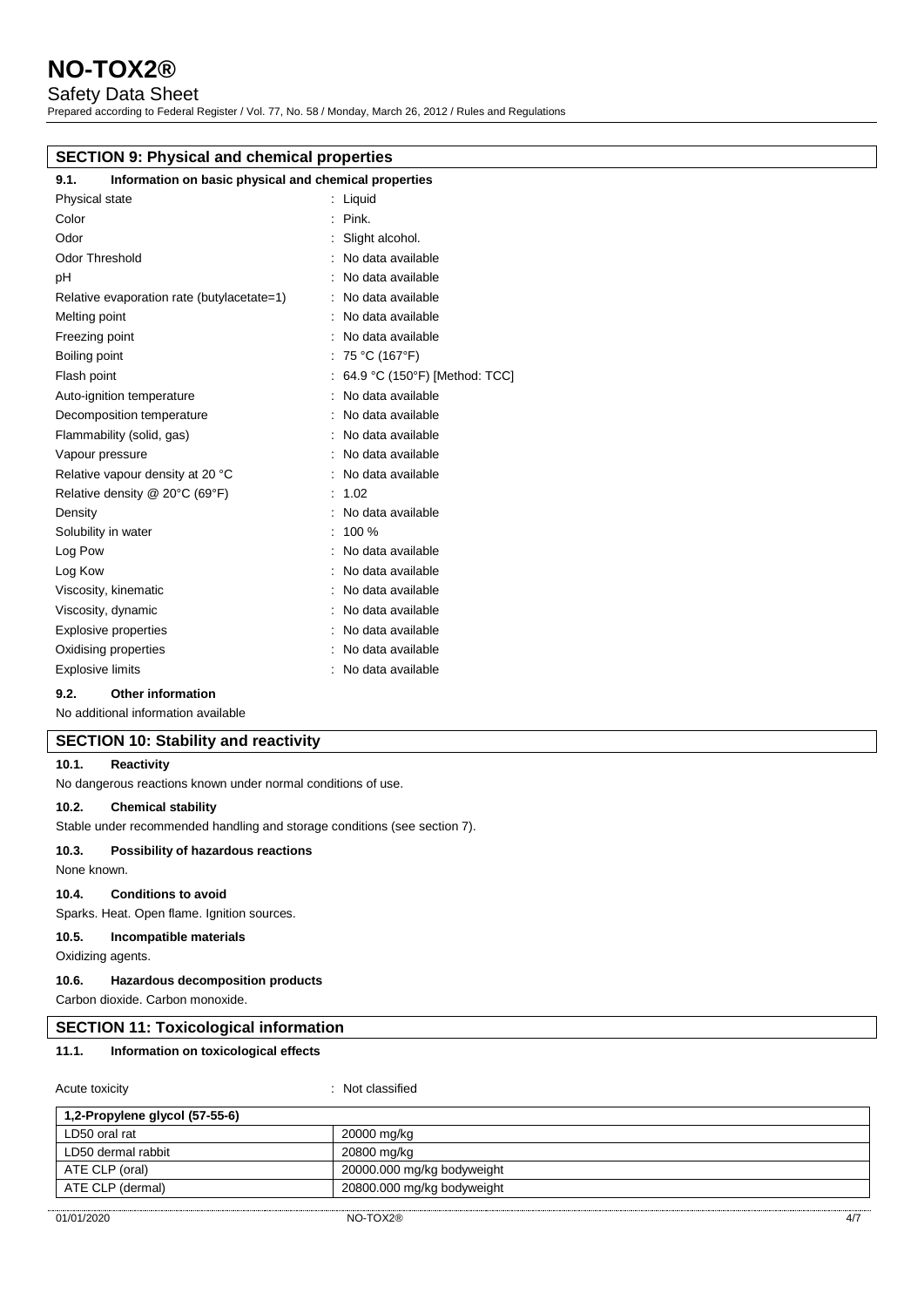Safety Data Sheet

Prepared according to Federal Register / Vol. 77, No. 58 / Monday, March 26, 2012 / Rules and Regulations

| Ethyl alcohol (64-17-5)                               |                                        |
|-------------------------------------------------------|----------------------------------------|
| LC50 inhalation rat (mg/l)                            | 124.7 mg/l/4h                          |
| 2-Amino-2-methyl-1-propanol (124-68-5)                |                                        |
| LD50 oral rat                                         | 2900 mg/kg                             |
| LD50 dermal rabbit                                    | > 2000 mg/kg                           |
| Skin corrosion/irritation                             | Not classified                         |
| Serious eye damage/irritation                         | Causes eye irritation.                 |
| Respiratory or skin sensitisation                     | Not classified                         |
| Germ cell mutagenicity                                | Not classified                         |
| Carcinogenicity                                       | Not classified                         |
| Ethyl alcohol (64-17-5)                               |                                        |
| IARC group                                            | 1 - Carcinogenic to humans             |
| Reproductive toxicity                                 | : Not classified                       |
| Specific target organ toxicity (single exposure)      | : Not classified                       |
| Specific target organ toxicity (repeated<br>exposure) | : Not classified                       |
| Aspiration hazard                                     | Not classified                         |
| Symptoms/injuries after inhalation                    | May cause respiratory irritation.      |
| Symptoms/injuries after skin contact                  | May cause skin irritation.             |
| Symptoms/injuries after eye contact                   | Causes eye irritation.                 |
| Symptoms/injuries after ingestion                     | May cause gastrointestinal irritation. |

# **SECTION 12: Ecological information**

# **12.1. Toxicity**

Ecology - general intervals and the cology - general intervals and the cology -  $\sim$  No information available.

| 2-Amino-2-methyl-1-propanol (124-68-5) |                                        |
|----------------------------------------|----------------------------------------|
| LC50 fishes 1                          | 190 mg/l 96 hr Lepomis macrochirus     |
| EC50 Daphnia 1                         | 193 mg/l 48 hr Daphnia magna           |
| ErC50 (algae)                          | 520 mg/l 72 hr Desmodesmus subspicatus |

#### **12.2. Persistence and degradability**

No additional information available

## **12.3. Bioaccumulative potential**

No additional information available

## **12.4. Mobility in soil**

No additional information available

## **12.5. Other adverse effects**

No additional information available

| <b>SECTION 13: Disposal considerations</b> |                                                                                                                                                                              |
|--------------------------------------------|------------------------------------------------------------------------------------------------------------------------------------------------------------------------------|
| Waste treatment methods<br>13.1.           |                                                                                                                                                                              |
| Waste treatment methods                    | : Do not discharge to public wastewater systems without permit of pollution control authorities.<br>No discharge to surface waters is allowed without an NPDES permit.       |
| Waste disposal recommendations             | : Dispose in a safe manner in accordance with local/national regulations. Refer to current EPA<br>requlations. Do not allow the product to be released into the environment. |
| <b>SECTION 14: Transport information</b>   |                                                                                                                                                                              |
| Ground (US DOT)                            | : NA1993 Combustible liquid, n.o.s., 3, III                                                                                                                                  |
| Water (IMDG)                               | : NA1993 Combustible liquid, n.o.s., 3, Ill                                                                                                                                  |
| Air (IATA)                                 | : NA1993 Combustible liquid, n.o.s., 3, III                                                                                                                                  |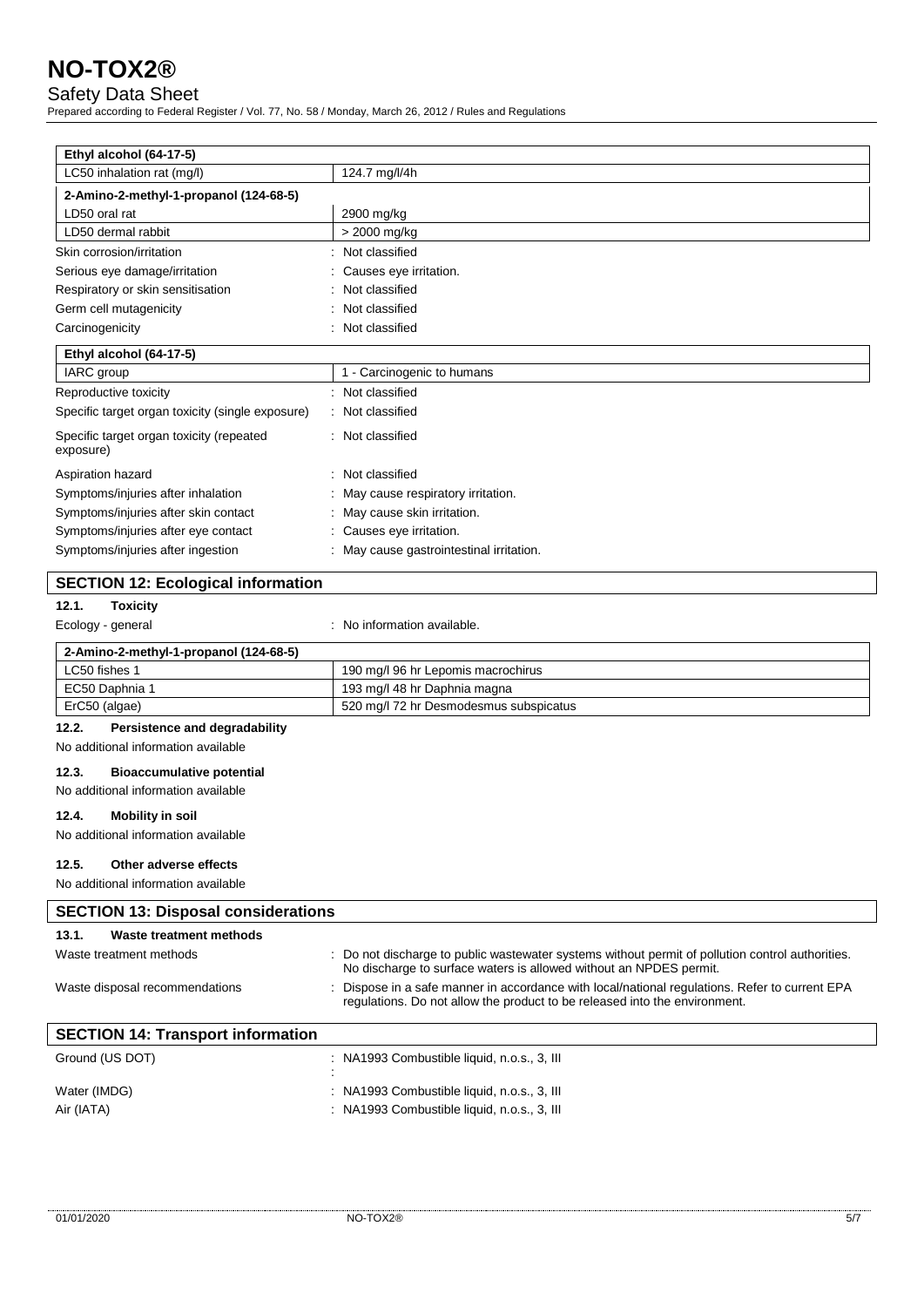# Safety Data Sheet

Prepared according to Federal Register / Vol. 77, No. 58 / Monday, March 26, 2012 / Rules and Regulations

# **14.3 Additional Information**

**Overland Transport**

No additional information available

## **Transport by sea**

DOT Vessel Stowage Location : A - The material may be stowed "on deck" or "under deck" on a cargo vessel and on a passenger vessel.

#### **Air transport**

Not classified for transport by air

## **SECTION 15: Regulatory information**

## **15.1. US Federal regulations**

# **NO-TOX2®**

| All chemical substances in this product are listed in the EPA (Environment Protection Agency) TSCA (Toxic Substances Control Act) Inventory |                               |                                                                           |
|---------------------------------------------------------------------------------------------------------------------------------------------|-------------------------------|---------------------------------------------------------------------------|
| <b>Methyl alcohol</b>                                                                                                                       | CAS #:                        | 67-56-1                                                                   |
|                                                                                                                                             |                               | Listed on the United States TSCA (Toxic Substances Control Act) inventory |
| Section 302 (EHS) TPQ                                                                                                                       |                               | lb                                                                        |
| Section 304 EHS RQ                                                                                                                          |                               | lb                                                                        |
| <b>CERCLA RQ</b>                                                                                                                            | lb<br>5000                    |                                                                           |
| Section 313                                                                                                                                 | Listed on US SARA Section 313 |                                                                           |
| C.I. Food Red 15                                                                                                                            | CAS #:                        | 81-88-9                                                                   |
|                                                                                                                                             |                               | Listed on the United States TSCA (Toxic Substances Control Act) inventory |
| Section 302 (EHS) TPQ                                                                                                                       |                               | lb                                                                        |
| Section 304 EHS RO                                                                                                                          | lb                            |                                                                           |
| <b>CERCLA RQ</b>                                                                                                                            |                               | lb                                                                        |
| Section 313                                                                                                                                 |                               | Listed on US SARA Section 313                                             |

: No supplementary information available.

#### **15.2. International regulations**

# **CANADA**

| NO-TOX2®                                                                                                         |                  |           |
|------------------------------------------------------------------------------------------------------------------|------------------|-----------|
| Contains a substance not specified on the DSL (Domestic Substances List) or NDSL (Non-Domestic Substances List): |                  |           |
| 2-(methylamino)-2-methyl-propanol (27646-80-6) at $< 0.1\%$                                                      |                  |           |
| 2-(methylamino)-2-methyl-propanol                                                                                | CAS#: 27646-80-6 | $< 0.1\%$ |

#### **15.3. US State regulations**

#### **California Proposition 65**

This product contains, or may contain, trace quantities of a substance(s) known to the state of California to cause cancer and/or reproductive toxicity

| Ethyl alcohol (64-17-5)                                     |                                                                          |                                                                              |                                                                            |                                      |
|-------------------------------------------------------------|--------------------------------------------------------------------------|------------------------------------------------------------------------------|----------------------------------------------------------------------------|--------------------------------------|
| U.S. - California -<br>Proposition 65 -<br>Carcinogens List | U.S. - California -<br>Proposition 65 -<br><b>Developmental Toxicity</b> | U.S. - California -<br>Proposition 65 -<br>Reproductive Toxicity -<br>Female | U.S. - California -<br>Proposition 65 -<br>Reproductive Toxicity -<br>Male | No significance risk level<br>(NSRL) |
| <b>No</b>                                                   | Yes                                                                      | <b>No</b>                                                                    | <b>No</b>                                                                  |                                      |
| Methyl alcohol (67-56-1)                                    |                                                                          |                                                                              |                                                                            |                                      |
| U.S. - California -<br>Proposition 65 -<br>Carcinogens List | U.S. - California -<br>Proposition 65 -<br>Developmental Toxicity        | U.S. - California -<br>Proposition 65 -<br>Reproductive Toxicity -<br>Female | U.S. - California -<br>Proposition 65 -<br>Reproductive Toxicity -<br>Male | No significance risk level<br>(NSRL) |
| <b>No</b>                                                   | Yes                                                                      | No                                                                           | <b>No</b>                                                                  |                                      |
| C.I. Food Red 15 (81-88-9)                                  |                                                                          |                                                                              |                                                                            |                                      |
| U.S. - California -<br>Proposition 65 -<br>Carcinogens List | U.S. California -<br>Proposition 65 -<br>Developmental Toxicity          | U.S. - California -<br>Proposition 65 -<br>Reproductive Toxicity -<br>Female | U.S. California -<br>Proposition 65 -<br>Reproductive Toxicity -<br>Male   | No significance risk level<br>(NSRL) |
| Yes                                                         | No.                                                                      | <b>No</b>                                                                    | <b>No</b>                                                                  |                                      |